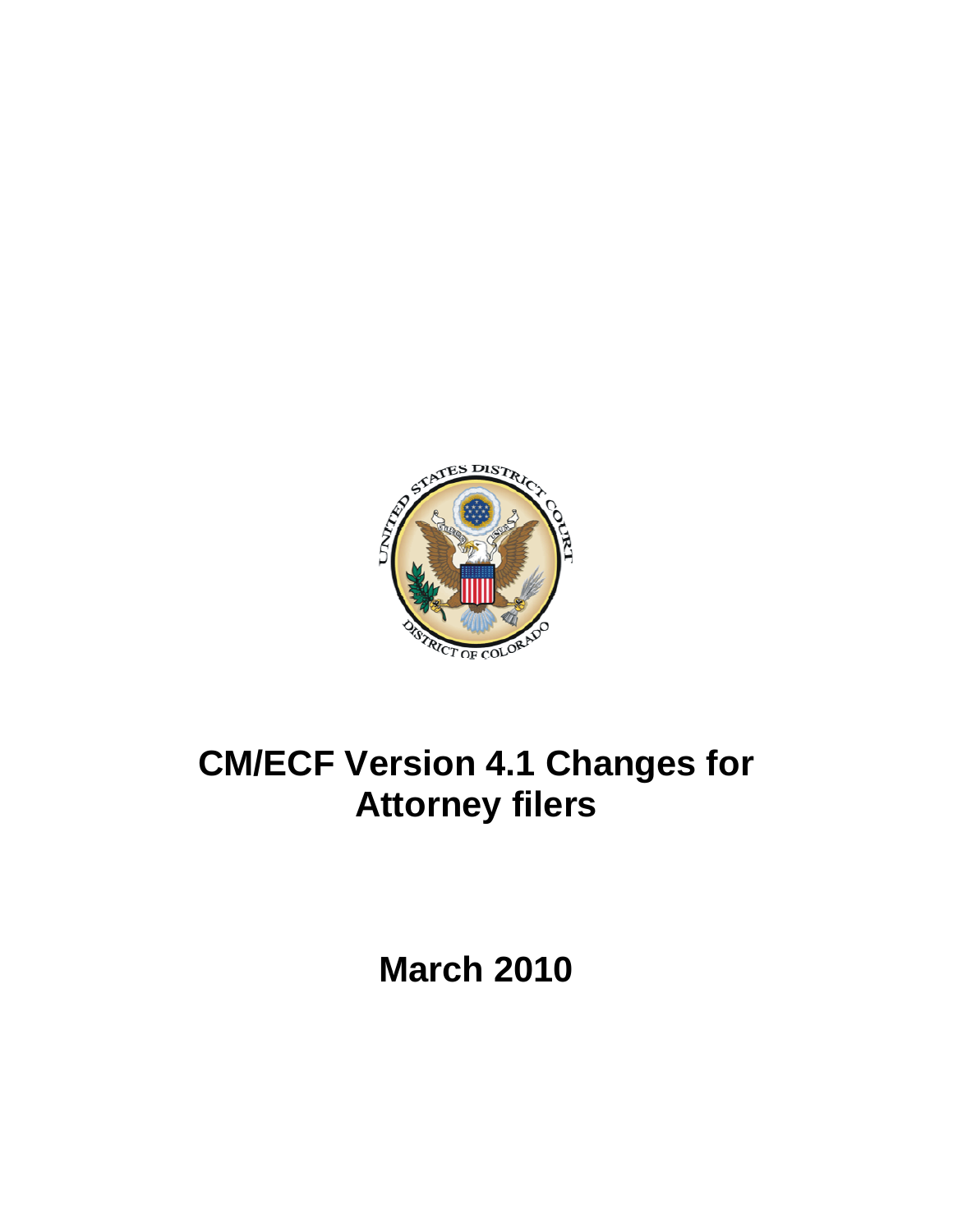**CM/ECF Version 4.1 Changes for Attorney Filers**

## Table of Contents

| Final Screen - Redaction message  4 |
|-------------------------------------|
|                                     |
|                                     |
|                                     |
|                                     |
|                                     |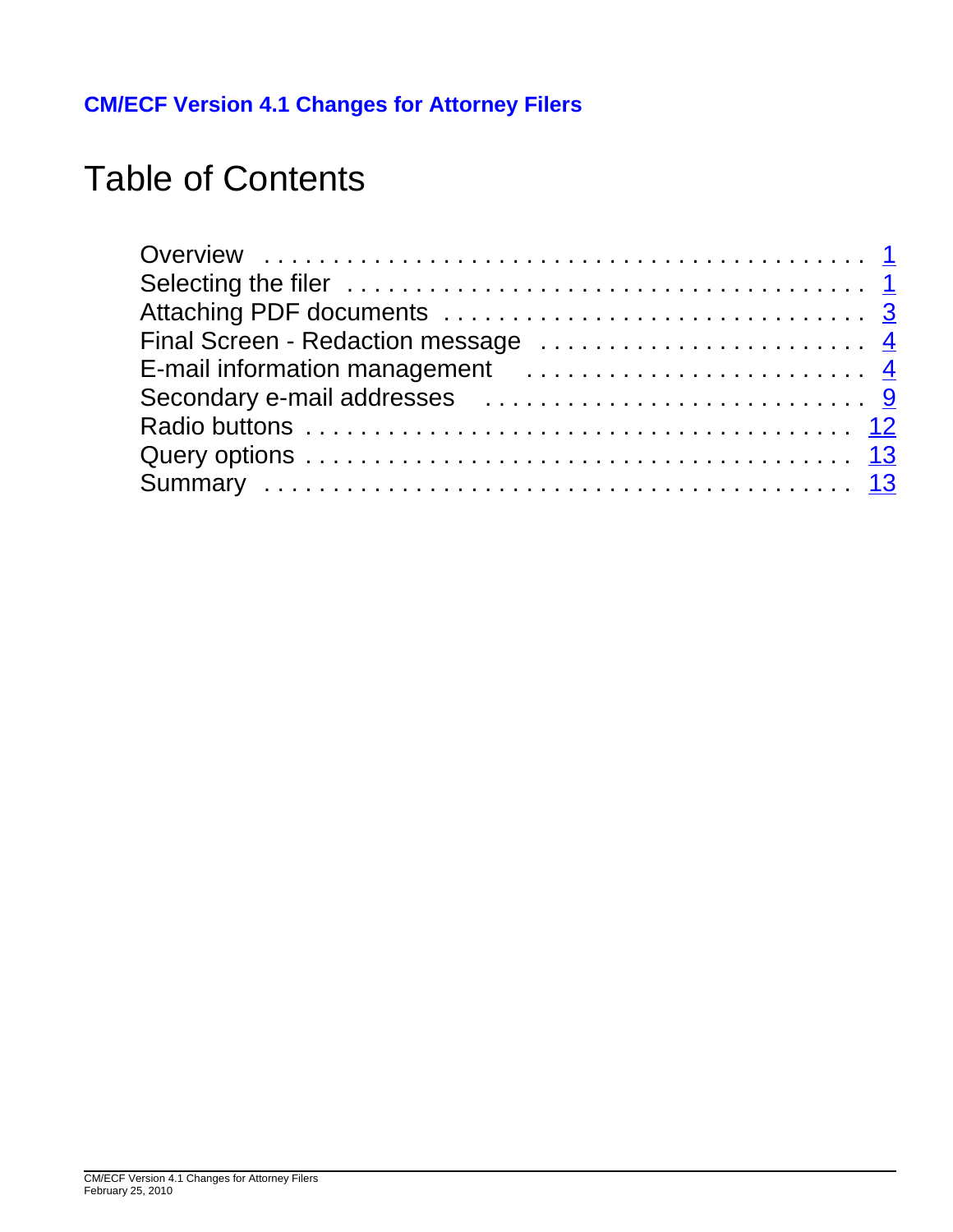#### **Overview**:

Version 4.1 has a number of changes to the application to improve functionality, correct errors, and apply the use of technologies that will improve performance. Most of the changes affect internal court customers. However, there are a few items that all users will notice when the new release is implemented. For attorneys and their staff, there are five notable changes.

They are:

- 1. The **Select the filer** screen has changed.
- 2. The **attaching and numbering of PDF** documents has changed and is more streamlined.
- 3. Attorney **e-mail management** has changed.
- 4. Use of **Radio buttons.**
- 5. The **Query** screen options are more flexible.



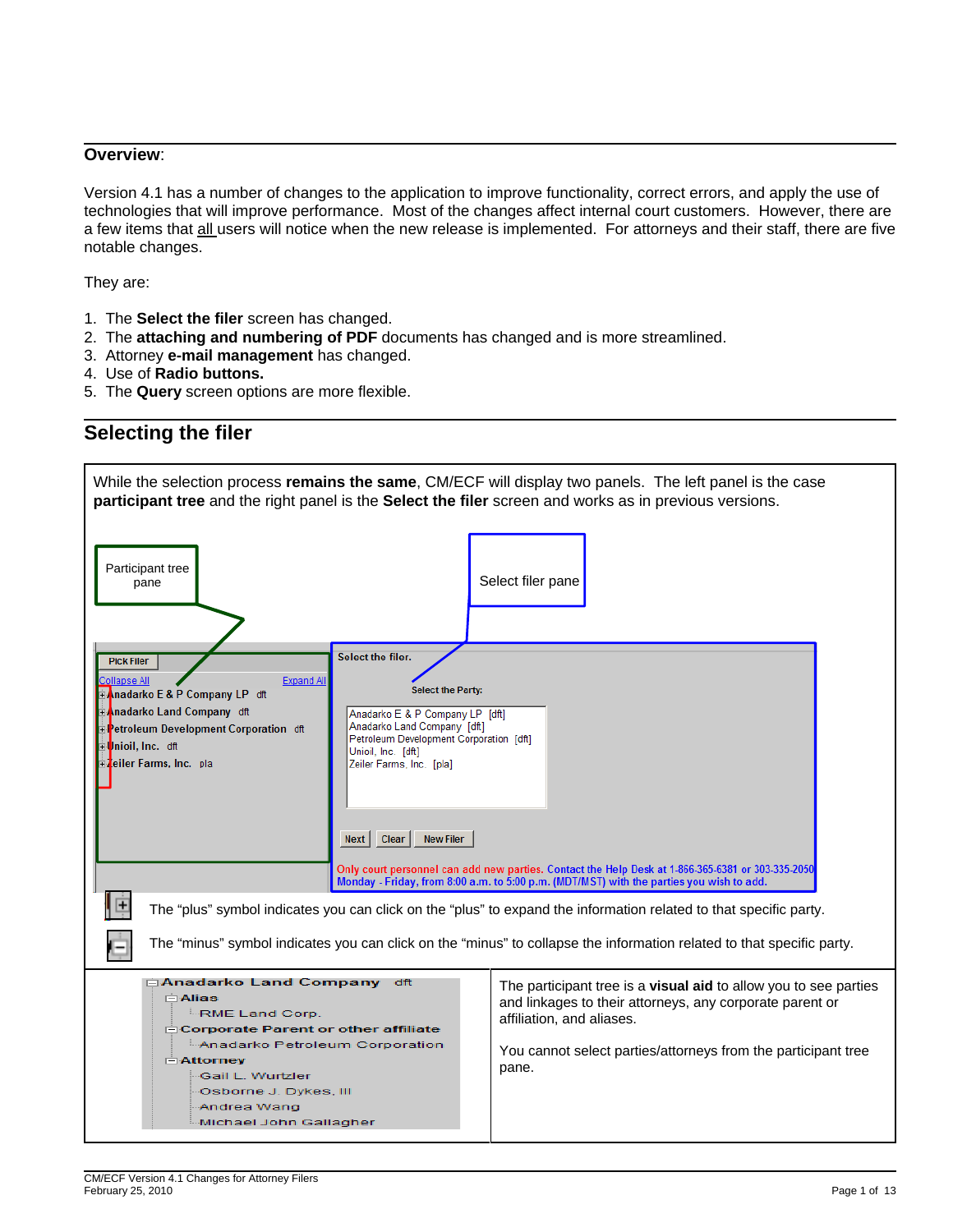| <b>STEP</b>                                                                                                                                                                                                                                                                                                                                                                                                                                                                                                                                                           | <b>RESULT</b>                                                                                                                                                                                                                                                                                                                                                                                                                                             |
|-----------------------------------------------------------------------------------------------------------------------------------------------------------------------------------------------------------------------------------------------------------------------------------------------------------------------------------------------------------------------------------------------------------------------------------------------------------------------------------------------------------------------------------------------------------------------|-----------------------------------------------------------------------------------------------------------------------------------------------------------------------------------------------------------------------------------------------------------------------------------------------------------------------------------------------------------------------------------------------------------------------------------------------------------|
| From the Select the filer pane, you have all of the same<br>functionality as with previous versions.<br>You click on the filer that is filing the pleading.<br>You can select multiple filers by holding the Ctrl key down and<br>clicking on each filing party.<br>If new parties need to be added before you can correctly finish<br>your filing, you must contact the court to add the new<br>party.<br>Although, there is a [New Filer] button the right pane, attorney<br>logins do not have the security permissions to add a new filing<br>party at this time. | Select the filer.<br><b>Select the Party:</b><br>Anadarko E & P Company LP [dft]<br>Anadarko Land Company [dft]<br>Petroleum Development Corporation [dft]<br>Unioil, Inc. [dft]<br>Zeiler Farms, Inc. [pla]<br>Clear  <br>New Filer<br>Next<br>Only court personnel can add new parties. Contact the Help Desk at 1-866-365-6381 or 303-335-2050<br>Monday - Friday, from 8:00 a.m. to 5:00 p.m. (MDT/MST) with the parties you wish to add.             |
| If you click on the [New Filer] button, a party search screen is<br>displayed.<br>You can enter name information. However, once you click on<br>the [Search] button, an error message box is displayed<br>indicating you do not have permission to add a new party.<br>Click the [OK] button.                                                                                                                                                                                                                                                                         | Search for a party<br>Last / Business Name<br><b>First Name</b><br><b>Middle Name</b><br>Search<br>Search for a party<br>Last / Business Name Ana<br><b>First Name</b><br>Middle Name<br>$\vert x \vert$<br>Windows Internet Explorer<br>Searcl<br>You do not have permission to add a new party<br>OK                                                                                                                                                    |
| After clicking [OK], the party search screen remains displayed.<br>DO NOT CLICK on your browser's BACK button.<br>To return to the Select a filer screen, click the [Pick filer]<br>button in the Participant tree pane.                                                                                                                                                                                                                                                                                                                                              | Search for a party<br><b>Pick Filer</b><br>Last / Business Name   Ana<br><b>First Name</b><br><b>Middle Name</b><br><b>Expand All</b><br>ıllanse All<br>-Anadarko E & P Company LP dft<br>Search<br><b>Exations</b>                                                                                                                                                                                                                                       |
| The select the filer pane is re-displayed to allow you to select<br>the filing party.                                                                                                                                                                                                                                                                                                                                                                                                                                                                                 | Select the filer.<br><b>Select the Party:</b><br>Anadarko E & P Company LP [dft]<br>Anadarko Land Company [dft]<br>Petroleum Development Corporation [dft]<br>Unioil, Inc. [dft]<br>Zeiler Farms, Inc. [pla]<br>Clear<br><b>New Filer</b><br><b>Next</b><br>Only court personnel can add new parties. Contact the Help Desk at 1-866-365-6381 or 303-335-2050<br>Monday - Friday, from 8:00 a.m. to 5:00 p.m. (MDT/MST) with the parties you wish to add. |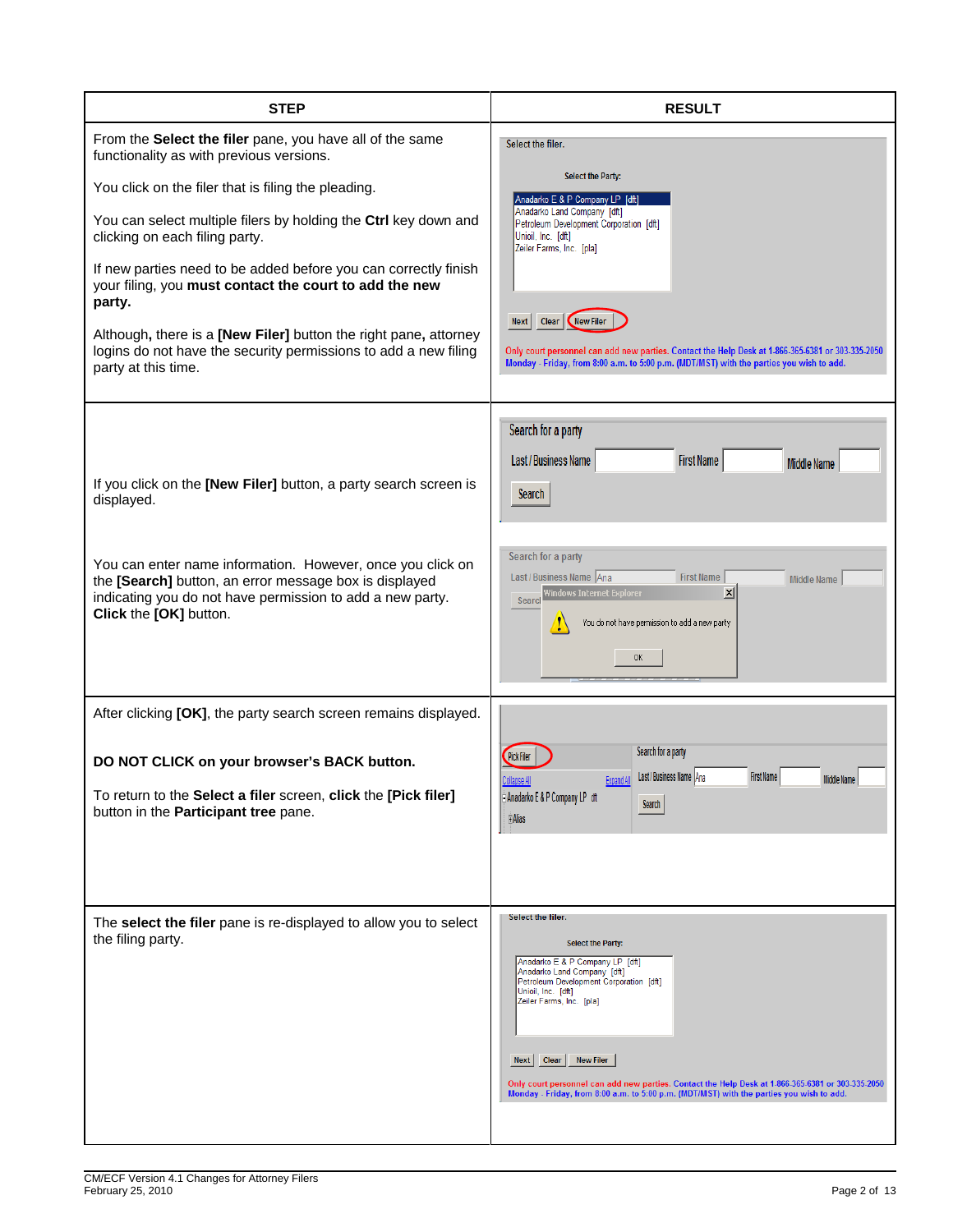| <b>STEP</b>                                                                                                                                                                                 | <b>RESULT</b>                                                                                                                                                                                                                                                                                                                                                                                                                                             |
|---------------------------------------------------------------------------------------------------------------------------------------------------------------------------------------------|-----------------------------------------------------------------------------------------------------------------------------------------------------------------------------------------------------------------------------------------------------------------------------------------------------------------------------------------------------------------------------------------------------------------------------------------------------------|
| If you do click on the back arrow for the browser, it will take<br>longer and the case verification screen is displayed.<br>You will then need to click on the [Next] button to display the | <b>Motions</b><br>1:07-cv-01985-WYD-MJW Zeiler Farms, Inc. v. Anadarko E & P Company LP et al                                                                                                                                                                                                                                                                                                                                                             |
| select filer screen                                                                                                                                                                         | <b>NDISPO</b><br>Clear<br>Next                                                                                                                                                                                                                                                                                                                                                                                                                            |
| After selecting the filer, click the [Next] button.                                                                                                                                         | Select the filer.<br><b>Select the Party:</b><br>Anadarko E & P Company LP [dft]<br>Anadarko Land Company [dft]<br>Petroleum Development Corporation [dft]<br>Unioil, Inc. [dft]<br>Zeiler Farms, Inc. [pla]<br>Clear<br><b>New Filer</b><br><b>Next</b><br>Only court personnel can add new parties. Contact the Help Desk at 1-866-365-6381 or 303-335-2050<br>Monday - Friday, from 8:00 a.m. to 5:00 p.m. (MDT/MST) with the parties you wish to add. |

## **Attaching PDF documents**

The process of adding a main document and attachments during docketing has been streamlined to only require one screen, as shown below in its initial/default state. The document upload screen changes dynamically based on the number of attachments added, and other actions taken by the user.

| <b>STEP</b>                                                                                                                                                                                            | <b>RESULT</b>                                                                                                                                                                                                      |
|--------------------------------------------------------------------------------------------------------------------------------------------------------------------------------------------------------|--------------------------------------------------------------------------------------------------------------------------------------------------------------------------------------------------------------------|
| The document attachment screen is displayed in it's<br>initial/default state.                                                                                                                          | <b>Motions</b><br>1:07-cv-01985-WYD-MJW Zeiler Farms, Inc. v. Anadarko E & P Company LP et al<br><b>NDISPO</b>                                                                                                     |
| The process to attach document(s) has not<br>changed, only the display, and it's more<br>streamlined.                                                                                                  | For ALLsecondary attachments, a Category selection or a Description must be entered. You may utilize both fields, but one must be entered.<br>Select the pdf document and any attachments.<br><b>Main Document</b> |
| The court continues to recommend all customers to view PDF<br>documents before they are attached.                                                                                                      | Browse.<br><b>Attachments</b><br>Category<br><b>Description</b>                                                                                                                                                    |
| The process to view a PDF document is performed at this<br>screen. When browsing for the PDF, you right-click on the<br>PDF filename to open with Adobe Reader (or whatever PDF<br>software you have.) | $\blacktriangledown$<br>Browse.<br>Next Clear                                                                                                                                                                      |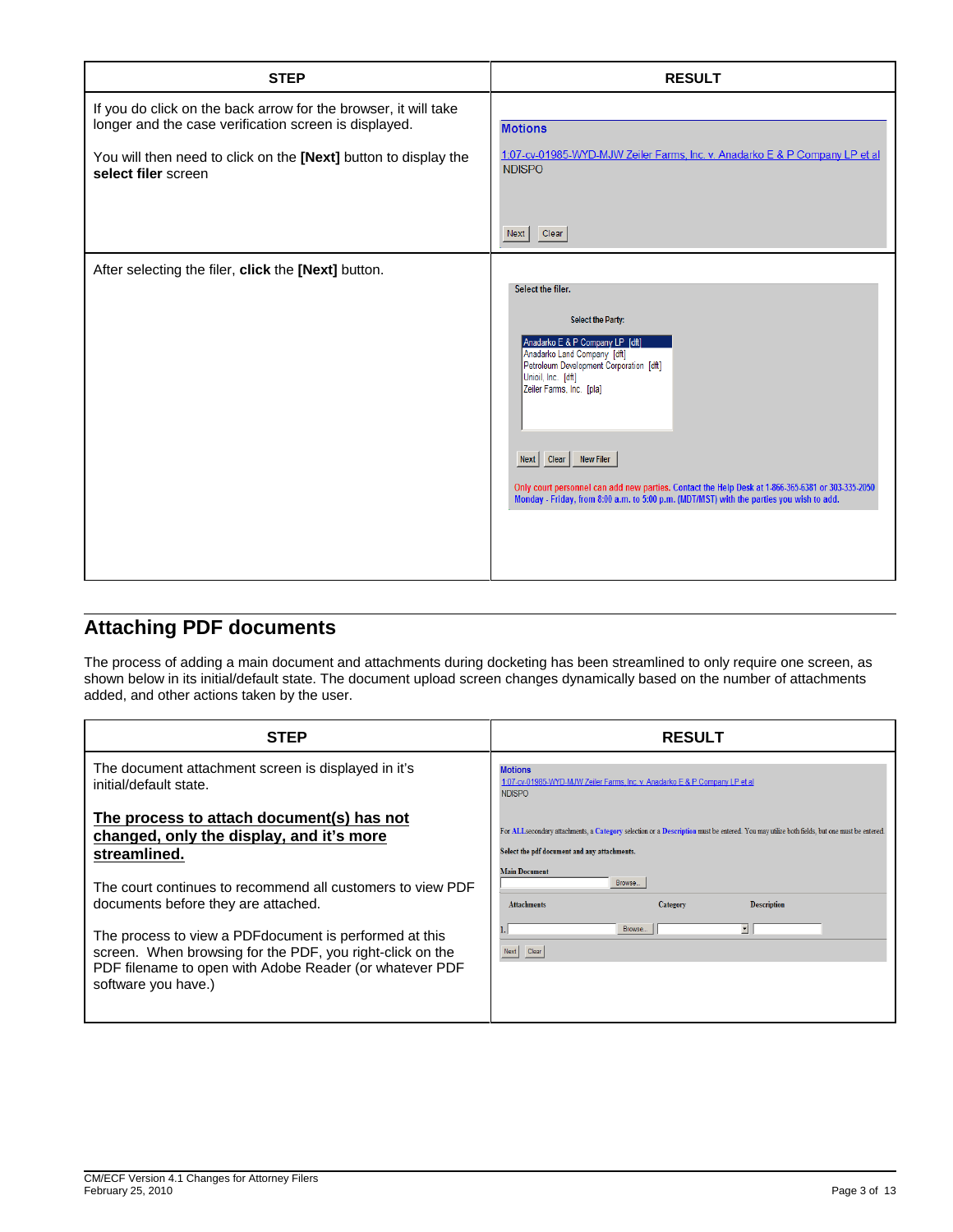| <b>STEP</b>                                                                                                                                                                                                                                                                                                                                                                                                                                                                                                                                                                                                       | <b>RESULT</b>                                                                                                                                                                                                                                                                                                                                                                                                                                                                                                                      |
|-------------------------------------------------------------------------------------------------------------------------------------------------------------------------------------------------------------------------------------------------------------------------------------------------------------------------------------------------------------------------------------------------------------------------------------------------------------------------------------------------------------------------------------------------------------------------------------------------------------------|------------------------------------------------------------------------------------------------------------------------------------------------------------------------------------------------------------------------------------------------------------------------------------------------------------------------------------------------------------------------------------------------------------------------------------------------------------------------------------------------------------------------------------|
| After viewing and populating the main document filename box,<br>attachments can be added.<br>Under the Main Document section, the Attachments section<br>begins. A box is displayed to allow you to view and attach the<br>first attachment.<br>You must select a category descriptor from the drop down list<br>or add a description.                                                                                                                                                                                                                                                                            | For ALL secondary attachments, a Category selection or a Description must be entered. You may utilize both fields, but one must be entered<br>Select the pdf document and any attachments.<br><b>Main Document</b><br>C:\Documents and Settings\User\Desktop Browse<br><b>Attachments</b><br><b>Description</b><br>Category<br>$\blacktriangledown$<br>Browse.<br>1.<br>Clear<br>Next                                                                                                                                              |
| When the first attachment box is populated, a new blank box is<br>displayed for attachment 2. Subsequent attachment boxes<br>are added as the current one is populated.<br>If the wrong attachment is being added, you can click on the<br><b>[Remove]</b> button to the right of the attachment to delete it.<br>There will always be a blank attachment box displayed.<br>When you have attached all of your attachments, <b>click</b> the<br>[Next] button.<br><b>NOTE:</b> Clicking the <b>[Clear]</b> button after adding documents<br>and attachments, the screen will be returned to the default<br>state. | For ALLsecondary attachments, a Category selection or a Description must be entered. You may utilize both fields, but one must be entered.<br>Select the pdf document and any attachments.<br><b>Main Document</b><br>C:\Documents and Settings\User\Desktop Browse<br><b>Attachments</b><br><b>Description</b><br>Category<br>1. C:\Documents and Settings\User\Desktor Browse.<br>Exhibit<br>$-$ A<br>Remove<br>回回<br>2. C:\Documents and Settings\User\Desktor Browse.<br>Exhibit<br>Remove<br>≖<br>Browse.<br>b.<br>Next Clear |
| Complete the remaining docketing entry steps.                                                                                                                                                                                                                                                                                                                                                                                                                                                                                                                                                                     |                                                                                                                                                                                                                                                                                                                                                                                                                                                                                                                                    |

### **Final Screen - Redaction warning message**

| <b>STEP</b>                                                                                                                 | <b>RESULT</b>                                                                                                                                                                                                                                                                                                                            |
|-----------------------------------------------------------------------------------------------------------------------------|------------------------------------------------------------------------------------------------------------------------------------------------------------------------------------------------------------------------------------------------------------------------------------------------------------------------------------------|
| On the "last screen" before you commit the filing, a new<br>reminder message about redaction is displayed.                  | <b>Docket Text: Final Text</b><br>MOTION for Extension of Time to by Defendants Anadarko E & P Company LP, Anadarko Land<br>Company. (Attachments: # (1) Exhibit A, # (2) Attachment 1)(jy-atty-test,)                                                                                                                                   |
| If you have not redacted your documents, you must <b>abort</b> the<br>filing. You can then redact the information and file. | Attention!! Pressing the NEXT button on this screen commits this transaction. You will have no further opportunity to<br>odify this transaction if you continue.<br>lave you redacted?                                                                                                                                                   |
|                                                                                                                             | Source Document Path (for confirmation only):<br>C:\Documents and Settings\User\Desktop\Folders\PDFs\shell pdfs\motion.pdf pages: 2<br>C:\Documents and Settings\User\Desktop\Folders\PDFs\shell pdfs\exhibit-a.pdf pages: 1<br>C:\Documents and Settings\User\Desktop\Folders\PDFs\shell pdfs\attachment1.pdf pages: 1<br>Clear<br>Next |

## **E-mail information management**

The District of Colorado allows attorneys to modify their e-mail addresses and notification settings. The E-mail Information screen from the Maintain Your E-mail link under utilities has been modified to provide more streamlined functionality. Additional options are now presented to the user. Cutting and pasting multiple case numbers from one delivery method to another is now allowed. The initial state of the E-mail management information screen is shown below.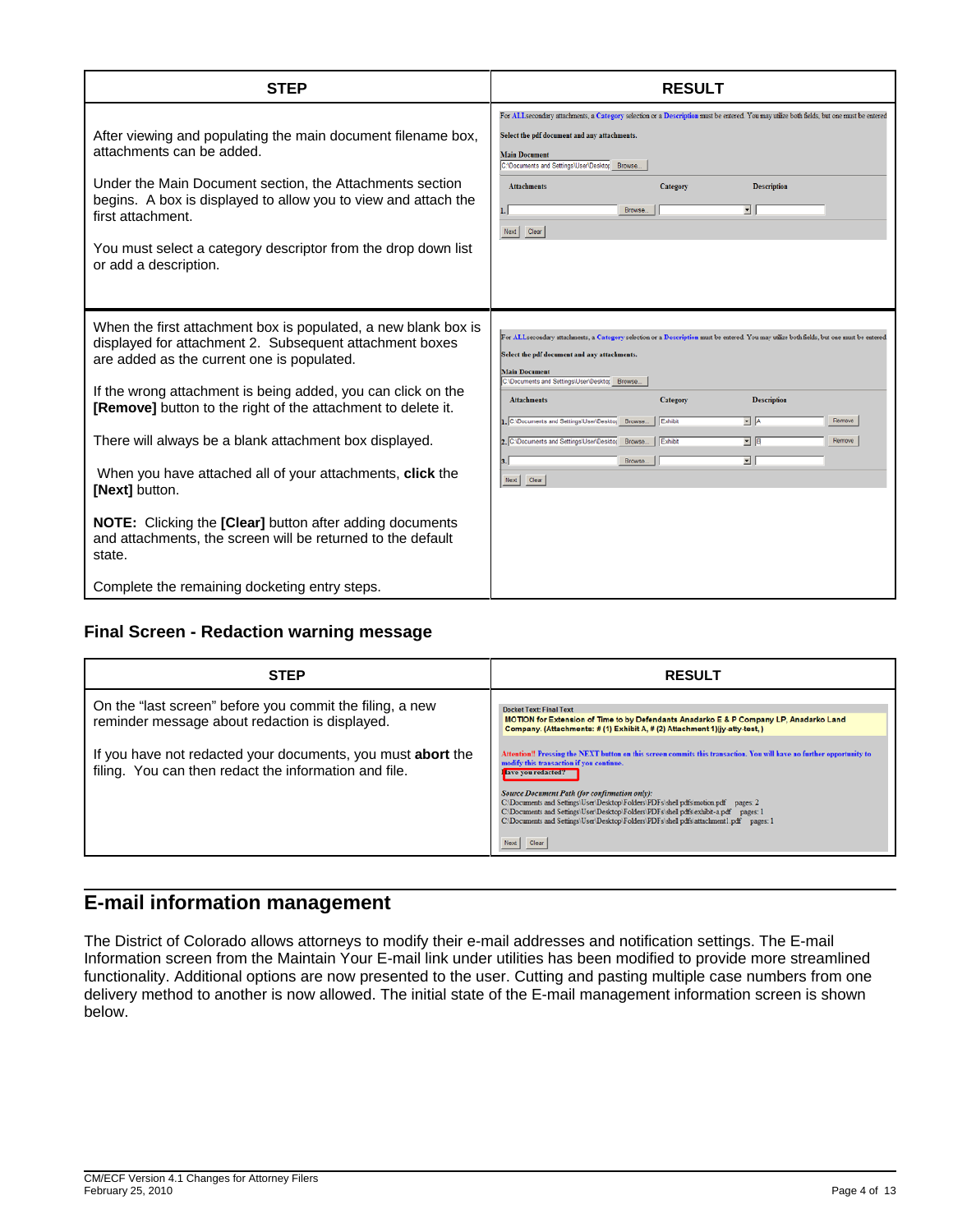| The initial state of the e-mail information screen is a minimum                                                                                                                                                                                                                                                                                                                                                                                                                                                                                                                                                                                                                                                                                                                                                            |                                                                                                                                                                                                                                                                                                                                                                                                                                                                                                                                                                                                                                                                                                                                                                                                                                                                                                                                                                                                                                                                                                                                                                                                                                                                                                                                                                                                                                                                                                                                                                                                                          |
|----------------------------------------------------------------------------------------------------------------------------------------------------------------------------------------------------------------------------------------------------------------------------------------------------------------------------------------------------------------------------------------------------------------------------------------------------------------------------------------------------------------------------------------------------------------------------------------------------------------------------------------------------------------------------------------------------------------------------------------------------------------------------------------------------------------------------|--------------------------------------------------------------------------------------------------------------------------------------------------------------------------------------------------------------------------------------------------------------------------------------------------------------------------------------------------------------------------------------------------------------------------------------------------------------------------------------------------------------------------------------------------------------------------------------------------------------------------------------------------------------------------------------------------------------------------------------------------------------------------------------------------------------------------------------------------------------------------------------------------------------------------------------------------------------------------------------------------------------------------------------------------------------------------------------------------------------------------------------------------------------------------------------------------------------------------------------------------------------------------------------------------------------------------------------------------------------------------------------------------------------------------------------------------------------------------------------------------------------------------------------------------------------------------------------------------------------------------|
| of one e-mail address, the primary, for each attorney account.                                                                                                                                                                                                                                                                                                                                                                                                                                                                                                                                                                                                                                                                                                                                                             | Maintain Your E-mai                                                                                                                                                                                                                                                                                                                                                                                                                                                                                                                                                                                                                                                                                                                                                                                                                                                                                                                                                                                                                                                                                                                                                                                                                                                                                                                                                                                                                                                                                                                                                                                                      |
| After any secondary e-mails are added, the secondaries will<br>be displayed under the "Secondary e-mail addresses" section.<br>The display is divided into two panes, the left pane is titled<br>"Registered e-mail addresses", and the right pane is titled<br>"Configuration options."                                                                                                                                                                                                                                                                                                                                                                                                                                                                                                                                   | <b>Email Information for Jack Yee-5678</b><br>Registered e-mail addresses<br><b>Configuration options</b><br>rimary e-mail address:<br>Select an e-mail address to configure.<br>jack yee@cod.uscourts<br>Secondary e-mail addresses:<br>add new e-mail address<br>Submit all changes<br>Clear                                                                                                                                                                                                                                                                                                                                                                                                                                                                                                                                                                                                                                                                                                                                                                                                                                                                                                                                                                                                                                                                                                                                                                                                                                                                                                                           |
| To access the configuration options for existing e-mail<br>addresses (listed on the left side of the screen), the user<br>should click on the e-mail address on the left.<br>When a customer enters a new e-mail address, configuration<br>options appear under the email address on the right side of<br>the screen.<br>After entering a new e-mail address or clicking on an existing<br>e-mail address, a number of configuration prompts and<br>displays are shown in the right pane.<br>Options are now presented to the user for each e-mail<br>address. Cutting and pasting multiple case numbers from one<br>delivery method to another is now allowed.<br>Each e-mail address under the attorney's account is<br>configured independently and does not need to mimic the<br>primary e-mail address configuration. | Registered e-mail<br><b>Configuration options</b><br>addresses<br>Primary e-mail address:<br>jack yee@cod.uscourts<br>jack yee@cod.uscourts<br>should this e-mail address receive notices? @ Yes @ No<br>Secondary e-mail<br>addresses:<br>How should notices be sent to this e-mail address? C Per Filing C Summary Report<br>add new e-mail address<br>In what format should notices be sent to this e-mail address? C HTML C Text<br>Submit all changes<br>Should this e-mail address receive general announcement notices from this court? $\circ$ Yes<br>Clear<br>Show all cases for this e-mail address<br>(Copy case lists from here)<br>ase-specific options<br>dd additional cases for noticing<br>These cases will send notice per filing. (default method)<br>1:09-cr-00500-CMA-1 USA v. Legend - Representing John Legend<br>1:09-cr-00507-MSK-MEH-1 USA v. Lucas (Closed on 12/23/2009) - Representing Mitch Lucas<br>1:09-cv-01000-LTB Jones v. Smith - Representing Ed Jones<br>1:09-cv-01001-RPM Fudd v. Bunny - Representing Bugs Bunny<br>1:09-mj-00500-BNB-1 USA v. Legend - Representing John Legend<br>1:10-cv-00100-DME-CBS Mid State Co v. New Line Co - Representing Mid State Co, Mid State Co<br>1:10-cv-00101-DME-CBS Mid State Co v. New Line Co - Representing Mid State Co<br>1:10-cv-00102-DME-CBS Mid State Co v. New Line Co - Representing Mid State Co<br>Remove selected cases<br>Change selected cases to notice as a summary report<br>These cases will send notice as a summary report. (alternate method)<br>Remove selected cases<br>Change selected cases to notice per filing |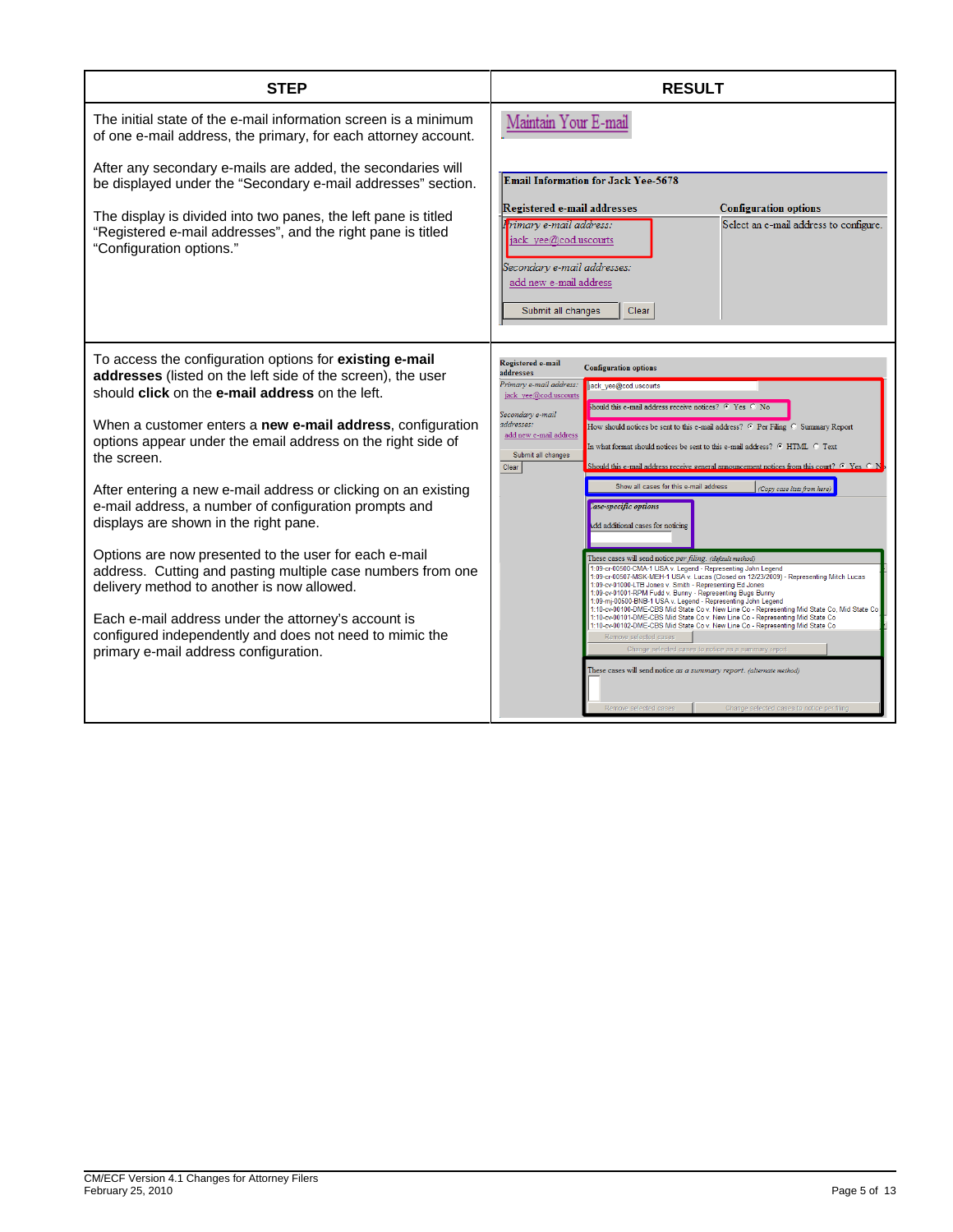|              | <b>STEP</b>                                                                                                                                                                                                 | <b>RESULT</b>                                                                                                                                                                                                                                      |
|--------------|-------------------------------------------------------------------------------------------------------------------------------------------------------------------------------------------------------------|----------------------------------------------------------------------------------------------------------------------------------------------------------------------------------------------------------------------------------------------------|
| $\mathbf{1}$ | Text entry box for the e-mail address. The e-mail<br>address box can be typed over with a different<br>e-mail address or cleared to actually remove the<br>e-mail address.                                  | jack yee@cod.uscourts<br>1<br>$\overline{2}$<br>Sould this e-mail address receive notices? C Yes C No                                                                                                                                              |
|              | NOTE: If the e-mail address is the "primary", you MUST have an<br>valid e-mail address in order for noticing to work properly.                                                                              | $\mathbf{3}$<br>How should notices be sent to this e-mail address? @ Per Filing @ Summary Report<br>In what format should notices be sent to this e-mail address? @ HTML C Text<br>$\overline{\mathbf{4}}$                                         |
| $\boxed{2}$  | Prompt is asking if the e-mail address should receive<br>notices. DO NOT SELECT 'NO' FOR THE<br>PRIMARY E-MAIL ADDRESS AS IT WILL TURN<br>OFF NOTICING FOR ALL CASES AND ALL<br><b>E-MAIL ADDRESSES!!!!</b> | Should this e-mail address receive general announcement notices from this court? C Yes O No<br>5                                                                                                                                                   |
| 3            | The third prompt is to ask if the e-mail address<br>should be receiving individual NEFs (Per Filing) or a<br>Summary Report (one e-mail at the end of the day<br>(midnight).                                | Should this e-mail address receive a "no activity" notice when no summary noticing occurs? C Yes C No<br>3Α                                                                                                                                        |
| 4            | The fourth prompt is for the format of the NEF e-mail.<br>It should always be HTML, unless your e-mail is text<br>based.                                                                                    | Friday, February 19, 2010 12:00 AM<br><b>Summary of ECF Activity</b><br>From: "COD_CMECF_cod.uscourts.gov@example.com"<br>gCOD_CMECF_cod.uscourts.gov@example.com><br>To: COD_NEF@cod.uscourts.gov                                                 |
| 5            | The fifth prompt is to ask if the e-mail address should<br>receive general e-mail announcements sent by the court.                                                                                          | This is an automatic e-mail message generated by the CM/ECF system.<br>Please DO NOT RESPOND to this e-mail because the mail box is unattended.                                                                                                    |
| 3A           | Based upon the Case Specific options, this prompt may be<br>displayed in the prompt list.                                                                                                                   | No Transactions found for this time period.                                                                                                                                                                                                        |
| $6-1$        | Displays a list of all of the cases for which the user is<br>configured to receive NEFs. The pop-up display will list<br>all the cases configured.                                                          | 6<br>Show all cases for this e-mail address<br>(Copy case lists from here)                                                                                                                                                                         |
|              | The list can be used to verify cases and you can copy the<br>information from the pop-up for other purposes.                                                                                                | Case list for jy-atty-test email address jack_yee@cod.uscourts.gov - Windo<br>$e$ about: blank<br>1:09-cv-02005-CMA-KMT Smith v. Jones - Representing Emmitt Smith<br>1:10-cv-00101-DME-CBS Mid State Co v. New Line Co - Representing New Line Co |
|              |                                                                                                                                                                                                             |                                                                                                                                                                                                                                                    |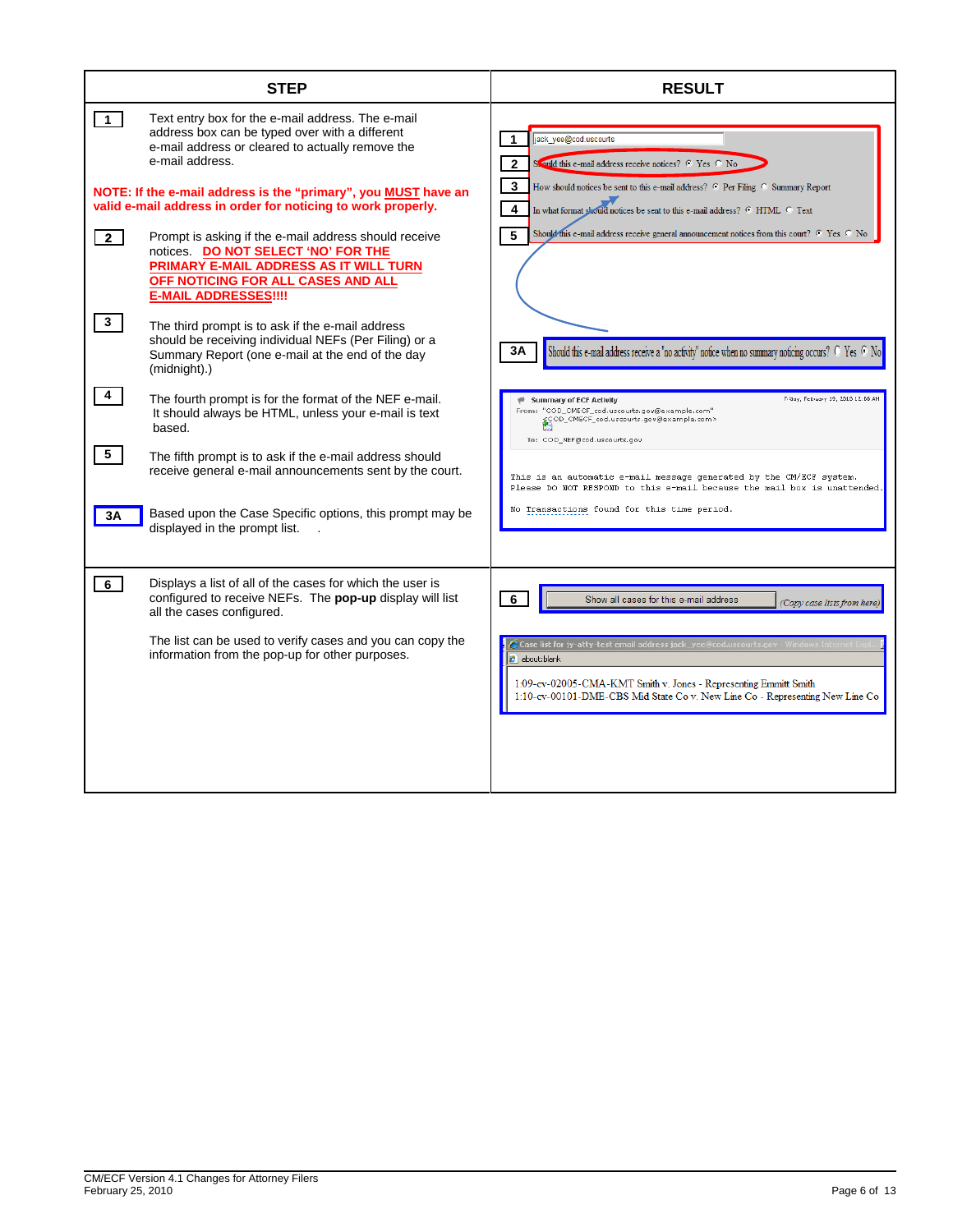|                | <b>STEP</b>                                                                                                                                                                                                                                                                                                                                                                                                                                              |                     | <b>RESULT</b>                                                                                                                                                                                                                                                                                                                                                                                         |
|----------------|----------------------------------------------------------------------------------------------------------------------------------------------------------------------------------------------------------------------------------------------------------------------------------------------------------------------------------------------------------------------------------------------------------------------------------------------------------|---------------------|-------------------------------------------------------------------------------------------------------------------------------------------------------------------------------------------------------------------------------------------------------------------------------------------------------------------------------------------------------------------------------------------------------|
| $\overline{7}$ | Like previous versions, you can add cases the attorney is<br>not a party to and receive NEFs for those cases.<br><b>REMINDER!!!</b> Any cases set up for NEF notification will<br>not have a "Free look." ALL of the documents from<br>these additional NEFs will be charged the current<br>PACER fees when viewed. When the case is added to<br>the list, there's a notation "(interest)" displayed next to the<br>case so PACER charges can be billed. | $\overline{7}$<br>8 | Add additional cases for noticing<br><b>To to Both the Artist State Lines Extra Constitution of the Artist</b><br>Find This Case<br>cy899<br>These cases will send notice per filing. (default method)<br>1:09-cv-02005-CMA-KMT Smith v. Jones - Representing Emmitt Smith<br>1:10-cv-00101-DME-CBS Mid State Co v. New Line Co - Representing New Line Co                                            |
|                | You can add multiple case numbers by separating them by<br>commas.                                                                                                                                                                                                                                                                                                                                                                                       | $\overline{9}$      | Remove selected cases<br>Change selected cases to notice as a summary report<br>Add additional cases for noticing<br>$1:07-cv-899$<br>(closed 07/17/2007)<br>Add case(s)                                                                                                                                                                                                                              |
|                |                                                                                                                                                                                                                                                                                                                                                                                                                                                          | 10                  | Add additional cases for noticing<br><b>Find This Case</b><br>7cv900, 7cv901<br>Add additional cases for noticing<br>$1:07-cv-900$<br>closed 04/25/2008)<br>$1:07-cv-901$<br>closed 04/08/2008)<br>Add case(s)                                                                                                                                                                                        |
|                |                                                                                                                                                                                                                                                                                                                                                                                                                                                          | 11                  | too additional cases for noticing<br>hese cases will send notice per filing. (default method)<br>1:09-cv-02005-CMA-KMT Smith v. Jones - Representing Emmitt Smith<br>1:10-cv-00101-DME-CBS Mid State Co v. New Line Co - Representing New Line Co<br>07-cv-00899-RPM Woodland v. Theng (closed 07/17/2007) (interest)<br>Remove selected cases<br>Change selected cases to notice as a summary report |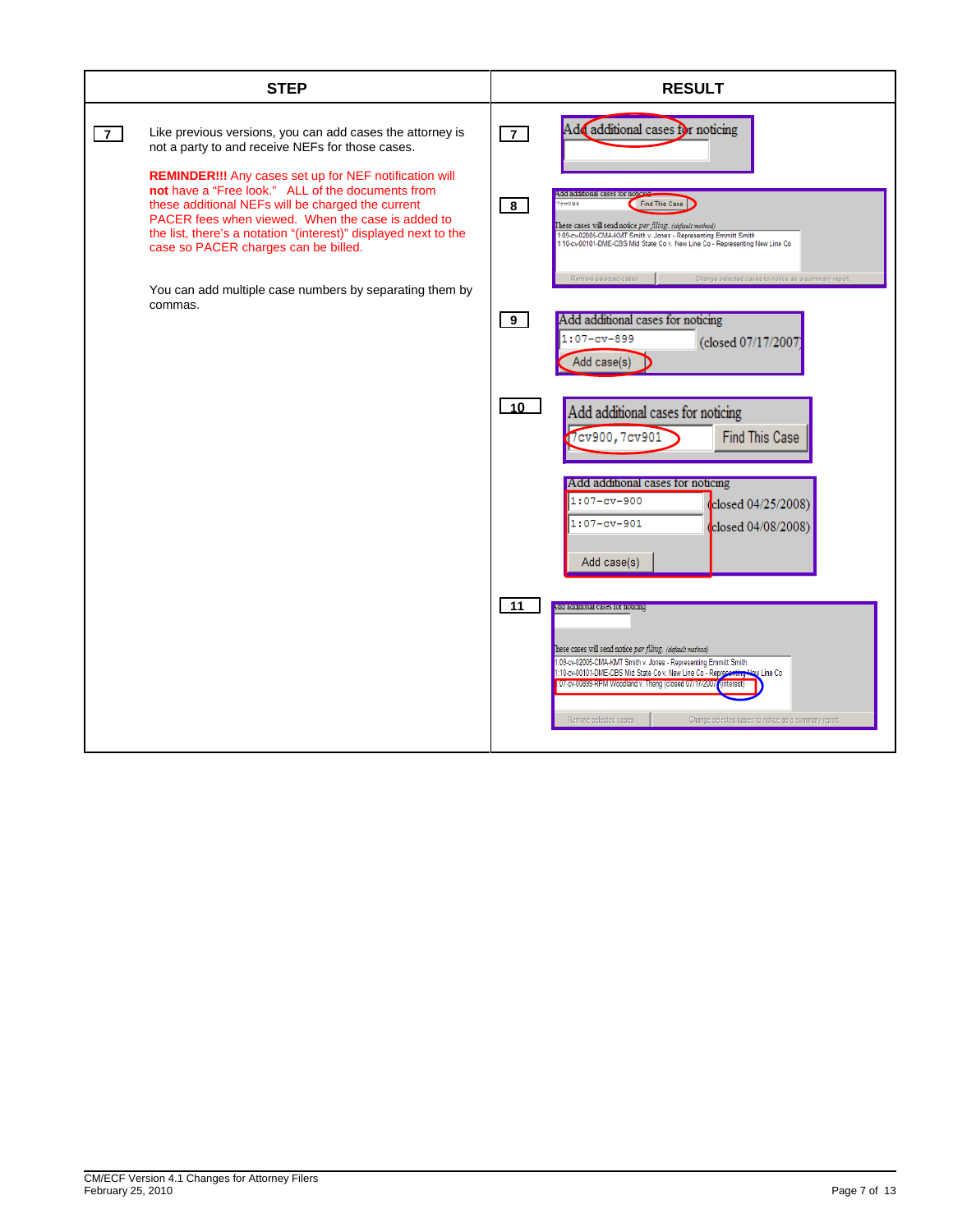| <b>STEP</b>                                                                                                                                                                                                                                                                                                                                                                                                                                                                                                                                                                                                                                                                                                                                                                                                                                                                                                                                                                                                                                                                                                                                                                                                                                                                                                                                                                                                                                                                                                                                                                                                                                                                                                                                                                                                                                                                                                                                                                                                                                                                                                                                                                                                                                                                      | <b>RESULT</b>                                                                                                                                                                                                                                                                                                                                                                                                                                                                                                                                                                                                                                                                                                                                                                                                                                                                                                                                                                                                                                                                                                                                                                                                                                                                                                                                                                                                                                                                                                                                                                                                                                                                                                               |
|----------------------------------------------------------------------------------------------------------------------------------------------------------------------------------------------------------------------------------------------------------------------------------------------------------------------------------------------------------------------------------------------------------------------------------------------------------------------------------------------------------------------------------------------------------------------------------------------------------------------------------------------------------------------------------------------------------------------------------------------------------------------------------------------------------------------------------------------------------------------------------------------------------------------------------------------------------------------------------------------------------------------------------------------------------------------------------------------------------------------------------------------------------------------------------------------------------------------------------------------------------------------------------------------------------------------------------------------------------------------------------------------------------------------------------------------------------------------------------------------------------------------------------------------------------------------------------------------------------------------------------------------------------------------------------------------------------------------------------------------------------------------------------------------------------------------------------------------------------------------------------------------------------------------------------------------------------------------------------------------------------------------------------------------------------------------------------------------------------------------------------------------------------------------------------------------------------------------------------------------------------------------------------|-----------------------------------------------------------------------------------------------------------------------------------------------------------------------------------------------------------------------------------------------------------------------------------------------------------------------------------------------------------------------------------------------------------------------------------------------------------------------------------------------------------------------------------------------------------------------------------------------------------------------------------------------------------------------------------------------------------------------------------------------------------------------------------------------------------------------------------------------------------------------------------------------------------------------------------------------------------------------------------------------------------------------------------------------------------------------------------------------------------------------------------------------------------------------------------------------------------------------------------------------------------------------------------------------------------------------------------------------------------------------------------------------------------------------------------------------------------------------------------------------------------------------------------------------------------------------------------------------------------------------------------------------------------------------------------------------------------------------------|
| The last section for e-mail management is how NEFs will be sent.<br>The <b>default</b> method is what is selected in the radio prompt section.<br>The choices are "Per Filing" or "Summary Report."<br><b>Per Filing</b> - CM/ECF will send an NEF each time a filing is docketed<br>in the case. It is real time and is sent as soon as the filing is<br>completed.<br><b>Summary Report</b> - CM/ECF will tag the NEF to be sent as a daily<br>summary. At the end of the day, (Midnight), a single e-mail is sent for<br>each docketed entry in cases the attorney is a party to. In the<br>Summary e-mail, the recipient will have a "free look" for entries the<br>attorney is a party to. If the NEF is for a case added to receive NEFs,<br>PACER charges will apply and will require the customer to login with<br>their PACER account.<br>The "initial" state of the top section display is to have all<br>12<br>cases linked to the attorney using the "default" notification<br>method.<br>The "initial" state of the "alternate" delivery method should<br>13<br>not have any cases displayed.<br>When case(s) are selected, they are highlighted and the<br>14<br>[Remove selected cases] and the [Change selected<br>cases to notice as a <b>summary report</b> (Note: the button<br>will change to reflect the opposite of which is selected in the<br>"How should notices be sent to this e-mail address?"<br>prompt. The opposite would say [Change selected cases<br>to notice per filing.<br>15<br>When case(s) are selected and the change button clicked,<br>those cases will be removed from the box they were<br>(default method box) in to the box below (alternate method<br>box.)<br>If you changed a case notification by mistake, you just<br>select it from the box it's in and click on the {Change ]<br>button.<br>If you click on the [Clear] button, a warning dialog box is<br>16<br>displayed indicating the use of the Clear button will reset<br>ALL changes made to ALL e-mail addresses during this<br>17 <sup>2</sup><br>session. A question is displayed to ask if you wish to<br>continue with the Clear process. Clicking the [OK] button<br>proceeds with the clear. Clicking on the [Cancel] button<br>will not clear changes made. | Add additional cases for noticing<br>12<br>These cases will send notice per filing. (default method)<br>1:09-cv-02005-CMA-KMT Smith > Jones - Representing En<br>imitt Smith<br>:10-cv-00101-DME-CBS Mid State Co v. New Line Co - Representing New Line Co<br>Remove selected cases<br>Change selected cases to notice as a summary report<br>These cases will send notice as a summary report. (alternate method)<br>13<br>Remove selected cases<br>Change selected cases to notice per filing<br>Add additional cases for noticing<br>These cases will send notice per filing. (default method)<br>1:09-cv-02005-CMA-KMT Smith v. Jones - Representing Emmitt Smith<br>1:10-cv-00101-DME-CBS Mid State Co v. New Line Co - Representing New Line Co<br>14<br>Remove selected cases<br>Change selected cases to notice as a summary report<br>These cases will send notice as a summary report. (alternate method)<br>Remove selected cases<br>Change selected cases to notice per filing<br>Add additional cases for noticing<br>These cases will send notice as a summary report. (default method)<br>1:09-cv-02005-CMA-KMT Smith v. Jones - Representing Emmitt Smith<br>Remove selected case:<br>Change selected cases to notice per filing<br>These cases will send notice per filing. (alternate method)<br>15<br>1:10-cv-00101-DME-CBS Mid State Co v. New Line Co - Representing New Line Co<br>Remove selected cases<br>Change selected cases to notice as a summary report<br>16<br>Clear<br><b>Windows Internet Explorer</b><br>$\mathbf{x}$<br>$\overline{\mathbf{?}}$<br>Use of this Clear button will reset all changes made to all e-mail addresses during this session. Do you wish to<br>17<br>continue? |
| 18<br>When all of the e-mail changes have been made, you must<br>click the [Submit all changes] button to apply all of the<br>changes you have made.                                                                                                                                                                                                                                                                                                                                                                                                                                                                                                                                                                                                                                                                                                                                                                                                                                                                                                                                                                                                                                                                                                                                                                                                                                                                                                                                                                                                                                                                                                                                                                                                                                                                                                                                                                                                                                                                                                                                                                                                                                                                                                                             | $\overline{\alpha}$<br>Cancel<br>18<br>Submit all changes                                                                                                                                                                                                                                                                                                                                                                                                                                                                                                                                                                                                                                                                                                                                                                                                                                                                                                                                                                                                                                                                                                                                                                                                                                                                                                                                                                                                                                                                                                                                                                                                                                                                   |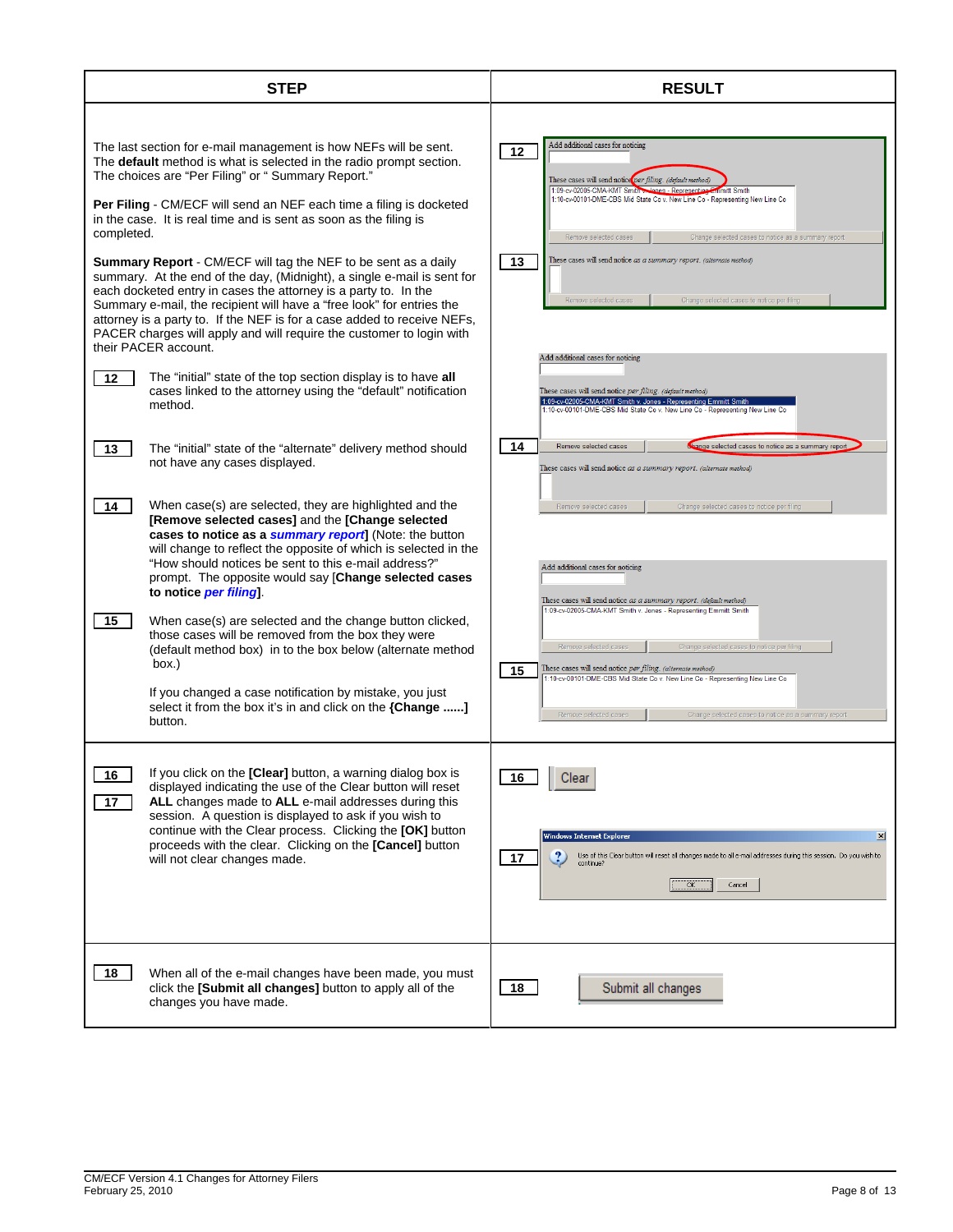|    | <b>STEP</b>                                                                                                                                                                                                                                                                                                                                                                                                                                                              | <b>RESULT</b>                                                                                                                                                                                                                                                                                                                                                                                                                                                                                                                                                                                                                                                                                                                                                                                                                                                                                                                                                                                                                                                                                                                                                                                                                                                                                                                                                                                                                   |
|----|--------------------------------------------------------------------------------------------------------------------------------------------------------------------------------------------------------------------------------------------------------------------------------------------------------------------------------------------------------------------------------------------------------------------------------------------------------------------------|---------------------------------------------------------------------------------------------------------------------------------------------------------------------------------------------------------------------------------------------------------------------------------------------------------------------------------------------------------------------------------------------------------------------------------------------------------------------------------------------------------------------------------------------------------------------------------------------------------------------------------------------------------------------------------------------------------------------------------------------------------------------------------------------------------------------------------------------------------------------------------------------------------------------------------------------------------------------------------------------------------------------------------------------------------------------------------------------------------------------------------------------------------------------------------------------------------------------------------------------------------------------------------------------------------------------------------------------------------------------------------------------------------------------------------|
| 19 | CM/ECF performs the update and displays a confirmation<br>screen. When making several e-mail changes, it would be<br>beneficial to review the summary provided.<br>For each e-mail address, CM/ECF displays the final results<br>of the changes you applied.                                                                                                                                                                                                             | 19<br>Updating person record<br>Update Person Prid: 868662<br>The update was successful prid 868662 - jy-atty-test<br>The update was successful                                                                                                                                                                                                                                                                                                                                                                                                                                                                                                                                                                                                                                                                                                                                                                                                                                                                                                                                                                                                                                                                                                                                                                                                                                                                                 |
|    | It displays:<br>1. Whether the e-mail will/will not receive NEFs.<br>2. Whether the e-mail will receive individual NEFs<br>or a summary NEF.<br>3. What the format of the NEF e-mail will be.<br>4. Whether the e-mail will accept general<br>announcement e-mails from the court.<br>5. If the e-mail will receive notices for all of the cases the<br>attorney is set to receive NEFs.<br>6. A link to view/hide the case list of how NEFs are set up<br>for delivery. | E-mail configuration:<br>Primary e-mail address: jack_yee@cod.uscourts.gov<br>This e-mail address will receive notices.<br>Notice will be sent to this address on a per filing basis.<br>Notice sent to this address will be formatted as HTML.<br>This e-mail address will receive general announcement notices from this court.<br>This e-mail address will receive notices for all cases in which jy-atty-test is a participant.<br>View/Hide case list<br>Secondary e-mail address: cod $aty@yahoo.com$<br>This e-mail address will receive notices.<br>Notice will be sent to this address on a per filing basis.<br>Notice sent to this address will be formatted as HTML.<br>This e-mail address will receive general announcement notices from this court.<br>View/Hide case list                                                                                                                                                                                                                                                                                                                                                                                                                                                                                                                                                                                                                                       |
| 20 | Same confirmation screen with the view/hide case list in<br>view mode.<br>Each of the cases is shown for the default delivery method<br>and the alternate method.<br>The cases are hyperlinks to the query for that case.<br>NOTE: PACER login will be required and PACER<br>charges will apply if you click on a link.                                                                                                                                                  | Updating person record<br>20<br>Update Person Prid: 868662<br>The update was successful prid 868662 - jy-atty-test<br>The update was successful<br>E-mail configuration:<br>Primary e-mail address: jack $yee@cod.uscourts.gov$<br>This e-mail address will receive notices.<br>Notice will be sent to this address on a per filing basis.<br>Notice sent to this address will be formatted as HTML.<br>This e-mail address will receive general announcement notices from this court.<br>This e-mail address will receive notices for all cases in which jy-atty-test is a participant<br>View/Hide case list<br>These cases will send notice to this address on a perfiling basis.<br>1:09-cv-01000-LTB Jones v. Smith<br>1:10-cv-00101-DME-CBS Mid State Co v. New Line Co<br>These cases will send notice to this address as a summary report.<br>1:09-cv-02005-CMA-KMT Smith v. Jones<br>Secondary e-mail address: cod aty@yahoo.com<br>This e-mail address will receive notices.<br>Notice will be sent to this address on a per filing basis.<br>Notice sent to this address will be formatted as HTML.<br>This e-mail address will receive general announcement notices from this court.<br>View/Hide case list<br>These cases will send notice to this address on a per filing basis.<br>1:09-cv-01000-LTB Jones v. Smith<br>1:09-cv-02005-CMA-KMT Smith v. Jones<br>1:10-cv-00101-DME-CBS Mid State Co v. New Line Co |

## **Secondary e-mail addresses**

| STEP                                                                                                                                                                                                                                                                                                                                                                                                                                                    | <b>RESULT</b>                                                                                                                                                                                                                                                                                                                   |
|---------------------------------------------------------------------------------------------------------------------------------------------------------------------------------------------------------------------------------------------------------------------------------------------------------------------------------------------------------------------------------------------------------------------------------------------------------|---------------------------------------------------------------------------------------------------------------------------------------------------------------------------------------------------------------------------------------------------------------------------------------------------------------------------------|
| The initial state of the e-mail information screen is a minimum<br>of one e-mail address, the primary, for each attorney account.<br>You may add several secondary e-mail addresses to the<br>attorney account by clicking on the "add new e-mail address"<br>link.<br>In the right pane, a new text entry box is displayed to enter a<br>new e-mail address.<br>Each secondary e-mail address can be configured for different<br>notification options. | <b>Email Information for Jack Yee-5678</b><br>Registered e-mail addresses<br><b>Configuration options</b><br>Primary e-mail address:<br>Select an e-mail address to configure.<br>jack yee@cod.uscourts<br>Secondary e-mail addresses:<br>add new e-mail address<br>Submit all changes<br>Clear<br><b>Configuration options</b> |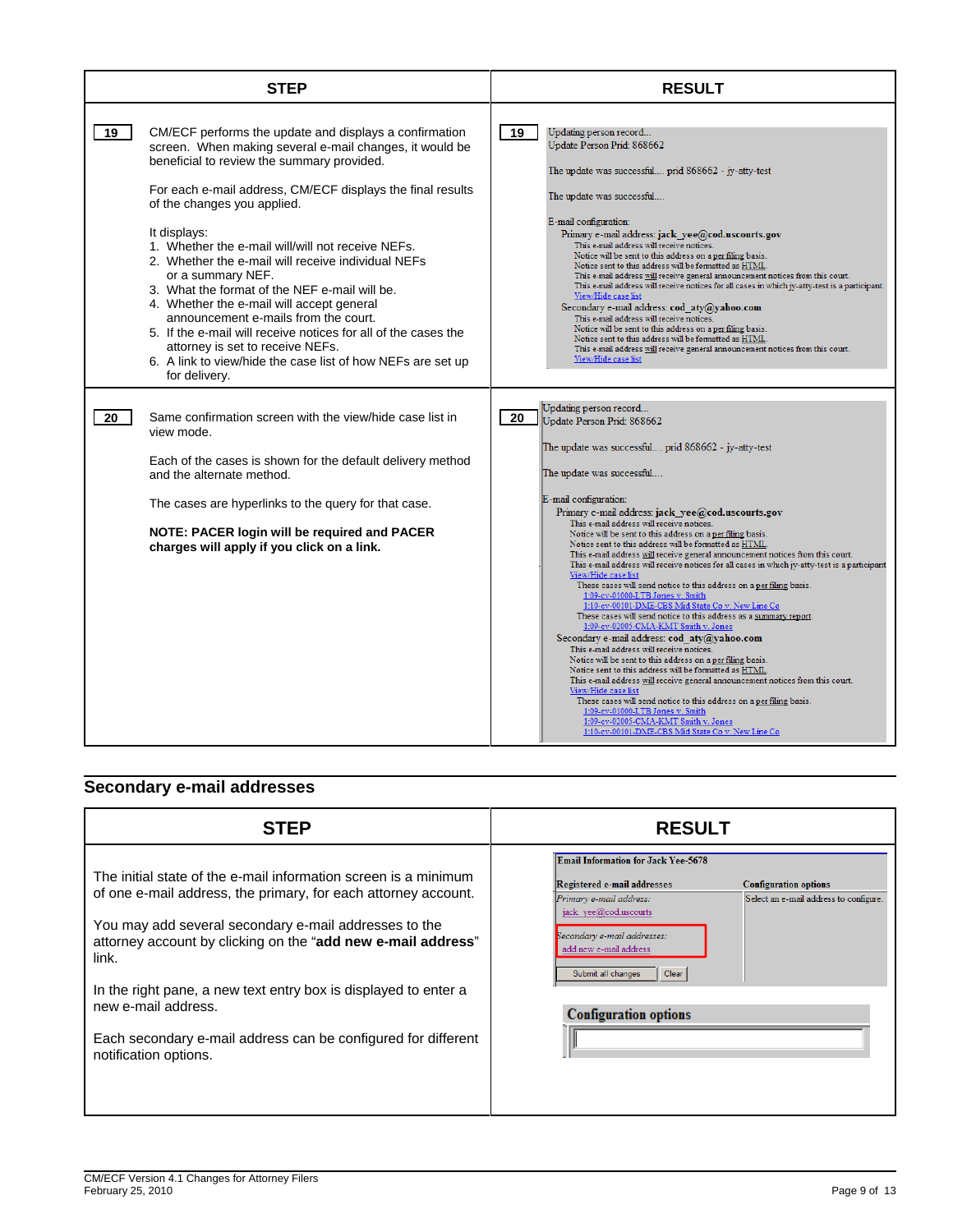| <b>STEP</b>                                                                                                                                                                                                                                                                                                                                                                                                                                                                                                                                                                                                                                                                                                                                                                                                                                                      | <b>RESULT</b>                                                                                                                                                                                                                                                                                                                                                                                                                                                                                                                                                                                                                                                                                                                                                      |
|------------------------------------------------------------------------------------------------------------------------------------------------------------------------------------------------------------------------------------------------------------------------------------------------------------------------------------------------------------------------------------------------------------------------------------------------------------------------------------------------------------------------------------------------------------------------------------------------------------------------------------------------------------------------------------------------------------------------------------------------------------------------------------------------------------------------------------------------------------------|--------------------------------------------------------------------------------------------------------------------------------------------------------------------------------------------------------------------------------------------------------------------------------------------------------------------------------------------------------------------------------------------------------------------------------------------------------------------------------------------------------------------------------------------------------------------------------------------------------------------------------------------------------------------------------------------------------------------------------------------------------------------|
| Similar to the primary e-mail address and options, the first four<br>prompts function the same way as they do for the primary e-<br>mail address.<br>However, for all secondary e-mail addresses, there is a<br>prompt asking "Should this e-mail address receive notice for<br>all cases in which this individual is a participant?"<br>The default is "Yes" and will set the secondary e-mail address<br>to get NEFs for all cases the attorney is linked to.<br>If the prompt is set to "No", it allows the removal of cases from<br>the case list(s) in the "Case Specific Options" section so the e-<br>mail address will NOT get NEFs for the removed cases.<br>A prompt asking "Should this e-mail receive a "no activity"<br>notice when no summary noticing occurs?" will be displayed if<br>the e-mail is configured to have any summary notification. | cod_aty@yahoo.com<br>Should this e-mail address receive notices? C Yes O No<br>How should notices be sent to this e-mail address? @ Per Filing @ Summary Report<br>In what format should nonces be sent to this e-mail address? C HTML O Text<br>Should this e-mail address receive general announcement notices from this court? C Yes C No<br>hould this e-mail address receive notice for all cases in which this individual is a participant? $\degree$ Yes $\degree$ No<br>Show all cases for this e-mail address<br>(Copy case lists from here)<br>Should this e-mail address receive a "no activity" notice when no summary noticing occurs? $\heartsuit$ Yes $\heartsuit$ No                                                                               |
| Initially, all cases the attorney is set to get notices will be<br>displayed in the "default method" box for the secondary e-mail<br>address. After any updates, the display boxes will retain the<br>last updated configuration.                                                                                                                                                                                                                                                                                                                                                                                                                                                                                                                                                                                                                                | Case-specific options<br>Add additional cases for noticing<br>These cases will send notice per filing. (default method)<br>1:09-cv-01000-LTB Jones v. Smith - Representing Ed Jones<br>1:09-cv-02005-CMA-KMT Smith v. Jones - Representing Emmitt Smith<br>1:10-cv-00101-DME-CBS Mid State Co v. New Line Co - Representing New Line Co<br>Remove selected cases<br>Change selected cases to notice as a summary report<br>These cases will send notice as a summary report. (alternate method)<br>Remove selected cases<br>Change selected cases to notice per filing                                                                                                                                                                                             |
| When any cases are selected in the display box, both buttons<br>[Remove selected cases] and [Change selected cases to<br>notice as a summary report] are darkened to become<br>functional.<br>Since both buttons are active, you can click on either button.                                                                                                                                                                                                                                                                                                                                                                                                                                                                                                                                                                                                     | Should this e-mail address receive notice for all cases in which this individual is a participant? $G$ Yes $\cap$ No<br>Show all cases for this e-mail address<br>(Copy case lists from here)<br>Case-specific options<br>Add additional cases for noticing<br>These cases will send notice per filing. (default method)<br>1:09-cv-01000-LTB Jones v. Smith - Representing Ed.<br>: 10-cv-00101-DME-CBS Mid State Co v. New Line Co - Representing New Line Co<br>1:09-cv-02005-CMA-KMT Smith v. Jones - Representing Emmitt Smith<br>Remove selected cases<br>Change selected cases to notice as a summary report<br>These cases will send notice as a summary report. (alternate method)<br>Remove selected cases<br>Change selected cases to notice per filing |
| If the prompt "Should this e-mail address receive notice for all<br>cases in which this individual is a participant?" is left to the<br>defaulted "Yes" selection, when the [Remove selected cases]<br>button is clicked, an error dialog box is displayed indicating the<br>cases cannot be deleted from the notice list as the attorney is<br>a participant. Click on the [OK] button.                                                                                                                                                                                                                                                                                                                                                                                                                                                                         | X<br><b>Windows Internet Explorer</b><br>Cannot delete case 1:09-cv-01000-LTB Jones v. Smith - Representing Ed Jones because jy-atty-test is a participant<br>in that case.                                                                                                                                                                                                                                                                                                                                                                                                                                                                                                                                                                                        |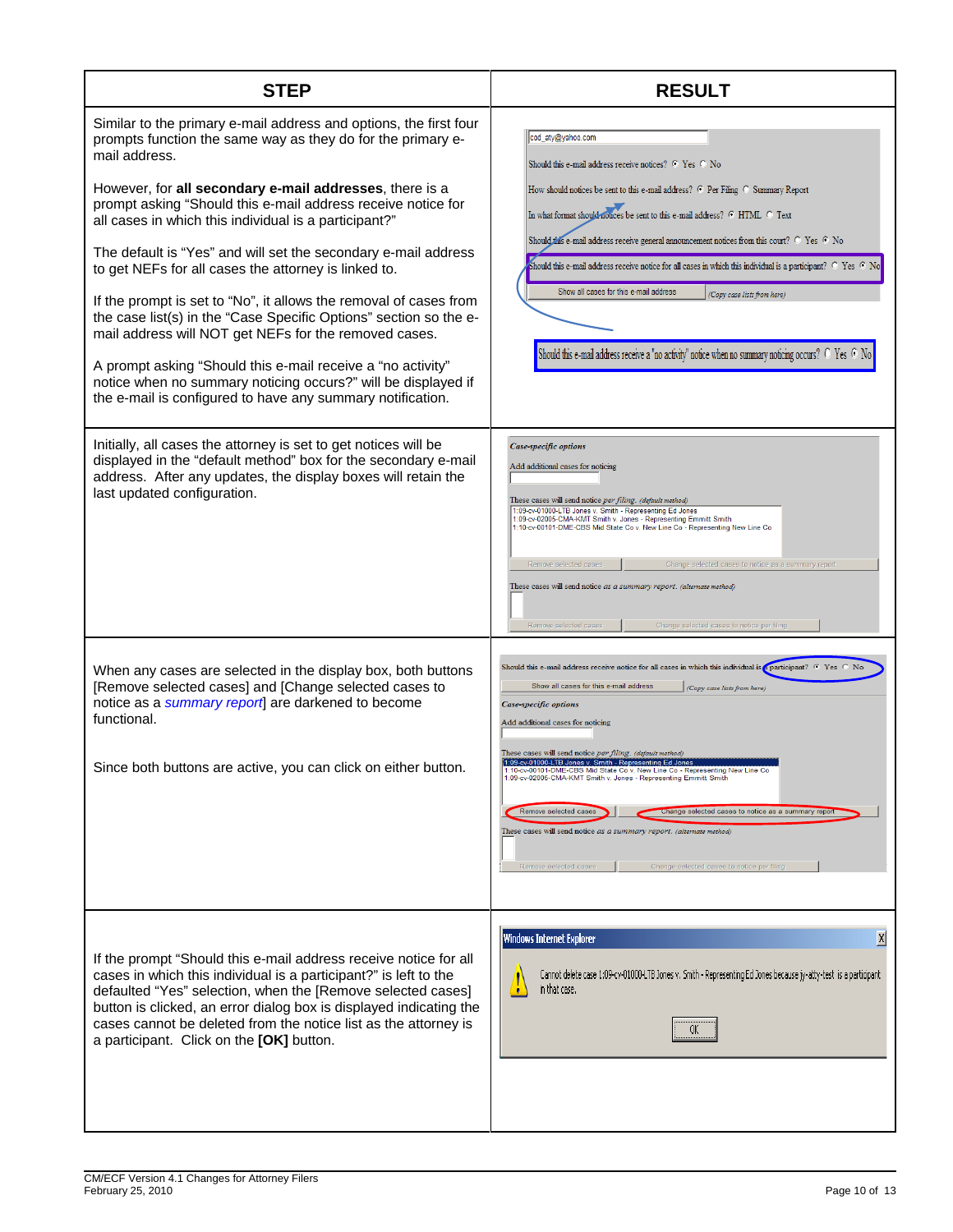| <b>STEP</b>                                                                                                                                                                                                                                                                                                                                                                                                                                                                                                                                                                                                                                                                                                                 | <b>RESULT</b>                                                                                                                                                                                                                                                                                                                                                                                                                                                                                                                                                                                                                                                                                                                                                                                                                                                                                                                      |
|-----------------------------------------------------------------------------------------------------------------------------------------------------------------------------------------------------------------------------------------------------------------------------------------------------------------------------------------------------------------------------------------------------------------------------------------------------------------------------------------------------------------------------------------------------------------------------------------------------------------------------------------------------------------------------------------------------------------------------|------------------------------------------------------------------------------------------------------------------------------------------------------------------------------------------------------------------------------------------------------------------------------------------------------------------------------------------------------------------------------------------------------------------------------------------------------------------------------------------------------------------------------------------------------------------------------------------------------------------------------------------------------------------------------------------------------------------------------------------------------------------------------------------------------------------------------------------------------------------------------------------------------------------------------------|
| If the [Change selected cases to notice as a summary report]<br>button is clicked, the selected cases are moved from the<br>default method box and are displayed in the "alternate<br>method" box.                                                                                                                                                                                                                                                                                                                                                                                                                                                                                                                          | Should this e-mail address receive notice for all cases in which this individual is a participant? $\subseteq$ Yes $\subseteq$ No<br>Show all cases for this e-mail address<br>(Copy case lists from here)<br><b>Case-specific options</b><br>Add additional cases for noticing<br>These cases will send notice per filing. (default method)<br>1:09-cv-01000-LTB Jones v. Smith - Representing Ed Jone<br>1:10-cv-00101-DME-CBS Mid State Co.v. New Line Co - Representing New Line Co.<br>1:09-cv-02005-CMA-KMT Smith v. Jones - Representing Emmitt Smith<br>Remove selected cases<br>Change selected cases to notice as a summary report<br>These cases will send notice as a summary report. (alternate method)<br>Remove selected cases<br>Change selected cases to notice per filing                                                                                                                                        |
| When the e-mail changes are submitted, the cases in the<br>default method box will be delivered as individual NEFs. The<br>cases in the "Alternate method" box will be delivered as a<br>summary NEF, at midnight.                                                                                                                                                                                                                                                                                                                                                                                                                                                                                                          | Case-specific options<br>Add additional cases for noticing<br>These cases will send notice per filing. (default method)<br>1:10-cv-00101-DME-CBS Mid State Co v. New Line Co - Representing New Line Co<br>1:09-cv-02005-CMA-KMT Smith v. Jones - Representing Emmitt Smith<br>Remove selected cases<br>Change selected cases to notice as a summary report<br>These cases will send notice $a \cdot a$ a summary report. (alternate method)<br>:09-cv-01000-LTB Jones v. Smith - Representing Ed Jones<br>Change selected cases to notice per filing<br>Remove selected cases                                                                                                                                                                                                                                                                                                                                                     |
| When all of the e-mail changes have been made, you must<br>click the [Submit all changes] button in the left pane to apply<br>all of the changes you have made.                                                                                                                                                                                                                                                                                                                                                                                                                                                                                                                                                             | Submit all changes                                                                                                                                                                                                                                                                                                                                                                                                                                                                                                                                                                                                                                                                                                                                                                                                                                                                                                                 |
| CM/ECF performs the update and displays a confirmation<br>screen. When making several e-mail changes, it would be<br>beneficial to review the summary provided.<br>For each e-mail address, CM/ECF displays the final results<br>of the changes you applied.<br>It displays:<br>Whether the e-mail will/will not receive NEFs<br>2. Whether the e-mail will receive individual NEFs<br>or a summary NEF<br>3. What the format of the NEF e-mail.<br>4. Whether the e-mail will accept general<br>announcement e-mails from the court.<br>5. If the e-mail will receive notices for all of the cases the<br>attorney is set to receive NEFs.<br>6. A link to view/hide the case list of how NEFs are set up<br>for delivery. | Updating person record<br>Update Person Prid: 868662<br>The update was successful prid 868662 - jy-atty-test<br>The update was successful<br>E-mail configuration:<br>Primary e-mail address: jack yee@cod.uscourts.gov<br>This e-mail address will receive notices.<br>Notice will be sent to this address on a perfiling basis.<br>Notice sent to this address will be formatted as HTML.<br>This e-mail address will receive general announcement notices from this court.<br>This e-mail address will receive notices for all cases in which jy-atty-test is a participant.<br>View/Hide case list<br>Secondary e-mail address: cod_aty@yahoo.com<br>This e-mail address will receive notices.<br>Notice will be sent to this address on a perfiling basis.<br>Notice sent to this address will be formatted as HTML.<br>This e-mail address will receive general announcement notices from this court.<br>View/Hide case list |
| The confirmation screen shown with the view/hide case list in view<br>mode.<br>Each of the cases is shown for the default delivery method<br>and the alternate method.<br>The cases are hyperlinks to the query for that case.<br>NOTE: PACER login will be required and PACER charges will<br>apply if you click on a link.                                                                                                                                                                                                                                                                                                                                                                                                | View/Hide case list<br>These cases will send notice to this address on a per filing basis.<br>1:09-cv-01000-LTB Jones v. Smith<br>1:10-ev-00101-DME-CBS Mid State Co v. New Line Co.<br>These cases will send notice to this address as a summary report.<br>1:09-ev-02005-CMA-KMT Smith v. Jones<br>Secondary e-mail address: cod_aty@yahoo.com<br>This e-mail address will receive notices.<br>Notice will be sent to this address on a per filing basis.<br>Notice sent to this address will be formatted as HTML<br>This e-mail address will receive general announcement notices from this court.<br>View/Hide case list<br>These cases will send notice to this address on a per filing basis.<br>1:09-cv-01000-LTB Jones v. Smith<br>$1.09$ cv-02005-CMA-KMT Smith v. Jones<br>$1.10$ cv-00101-DME-CBS Mid State Co v. New Line Co                                                                                          |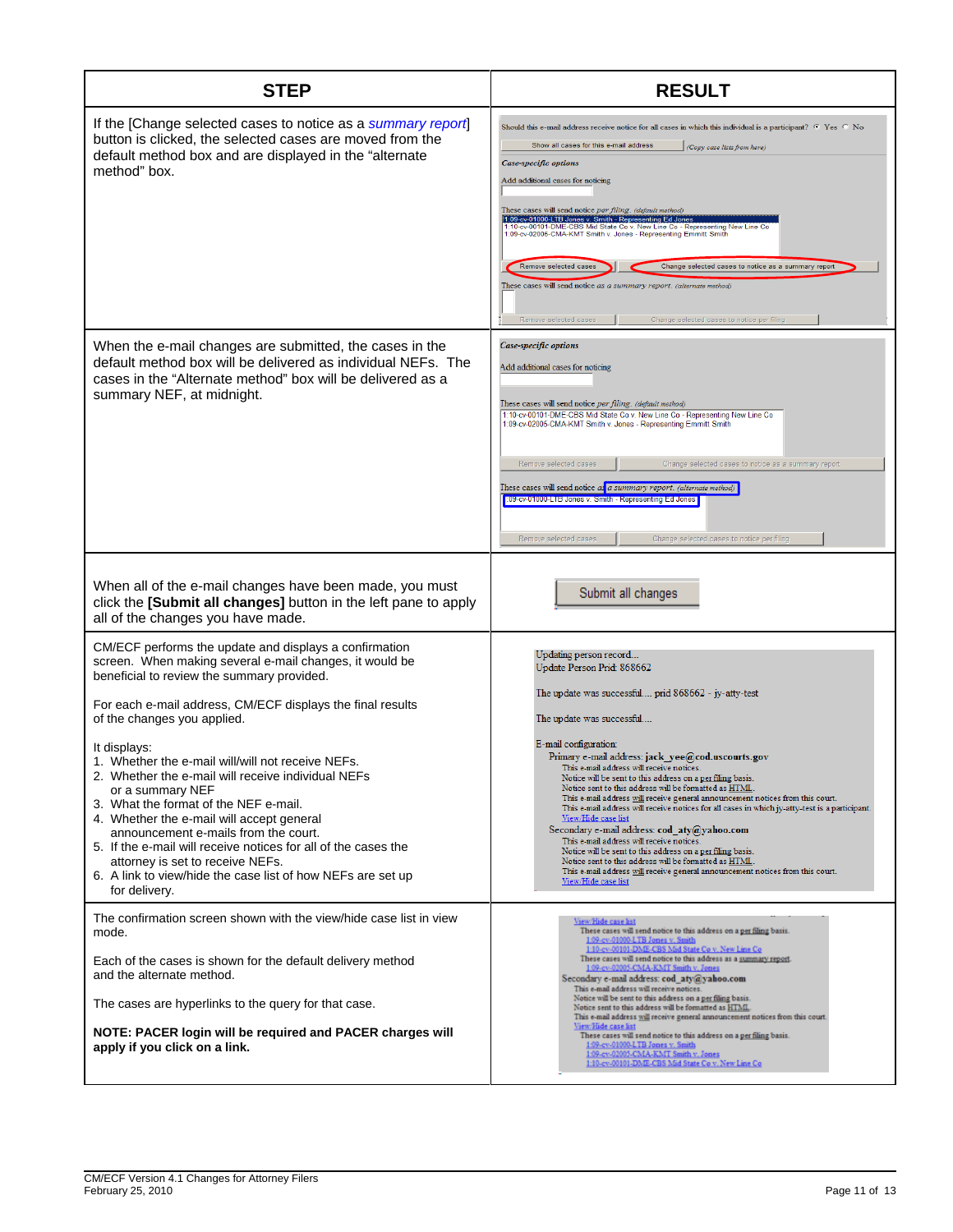## **Radio buttons**

A new selection feature for answering some questions in CM/ECF is the use of radio buttons in a variety of both civil and criminal events. The user **must** make a selection before continuing by simply clicking the button beside the appropriate response. In some events, the selected radio will also show in the docket text.

| <b>STEP</b>                                                                                                                                                                                                     | <b>RESULT</b>                                                                                                                                                                                                                                                                                                                                                                                                                                                                                                                                                                                        |
|-----------------------------------------------------------------------------------------------------------------------------------------------------------------------------------------------------------------|------------------------------------------------------------------------------------------------------------------------------------------------------------------------------------------------------------------------------------------------------------------------------------------------------------------------------------------------------------------------------------------------------------------------------------------------------------------------------------------------------------------------------------------------------------------------------------------------------|
| An example of a radio button may be the selection of whether<br>the defendant wants a jury when filing an answer to a<br>complaint. The filer must click the yes or no radio button<br>before they can proceed. | Does this Answer include a jury demand?<br>$\Box$ Yes<br>$\odot$ No<br>Clear<br>Next                                                                                                                                                                                                                                                                                                                                                                                                                                                                                                                 |
| If neither radio button is selected, an error dialog box is<br>displayed indicating a selection must be made.                                                                                                   | Does this Answer include a jury demand?<br>$\vert x \vert$<br><b>Windows Internet Explorer</b><br>$C$ Yes<br>$\circ$ No<br>You must make a selection.<br>Clear<br>Next<br>OK.                                                                                                                                                                                                                                                                                                                                                                                                                        |
| In this example, the selection of "yes" for a jury demand<br>will put "with jury demand" text in the final docket text.                                                                                         | Docket Text: Modify as Appropriate.<br>by Ed Jones. (Yee-<br>ANSWER to [1] Complaint the jury demand<br>5678, Jack)<br>Clear<br>Next I<br><b>Docket Text: Final Text</b><br>ANSWER to [1] Complaint with jury demand by Ed Jones.(Yee-5678, Jack)<br>Attention!! Pressing the NEXT button on this screen commits this transaction. You will have no further opportunity to<br>modify this transaction if you continue.<br>Have you redacted?<br>Source Document Path (for confirmation only):<br>C:\Documents and Settings\User\Desktop\Folders\PDFs\shell pdfs\answer.pdf pages: 2<br>Clear<br>Next |